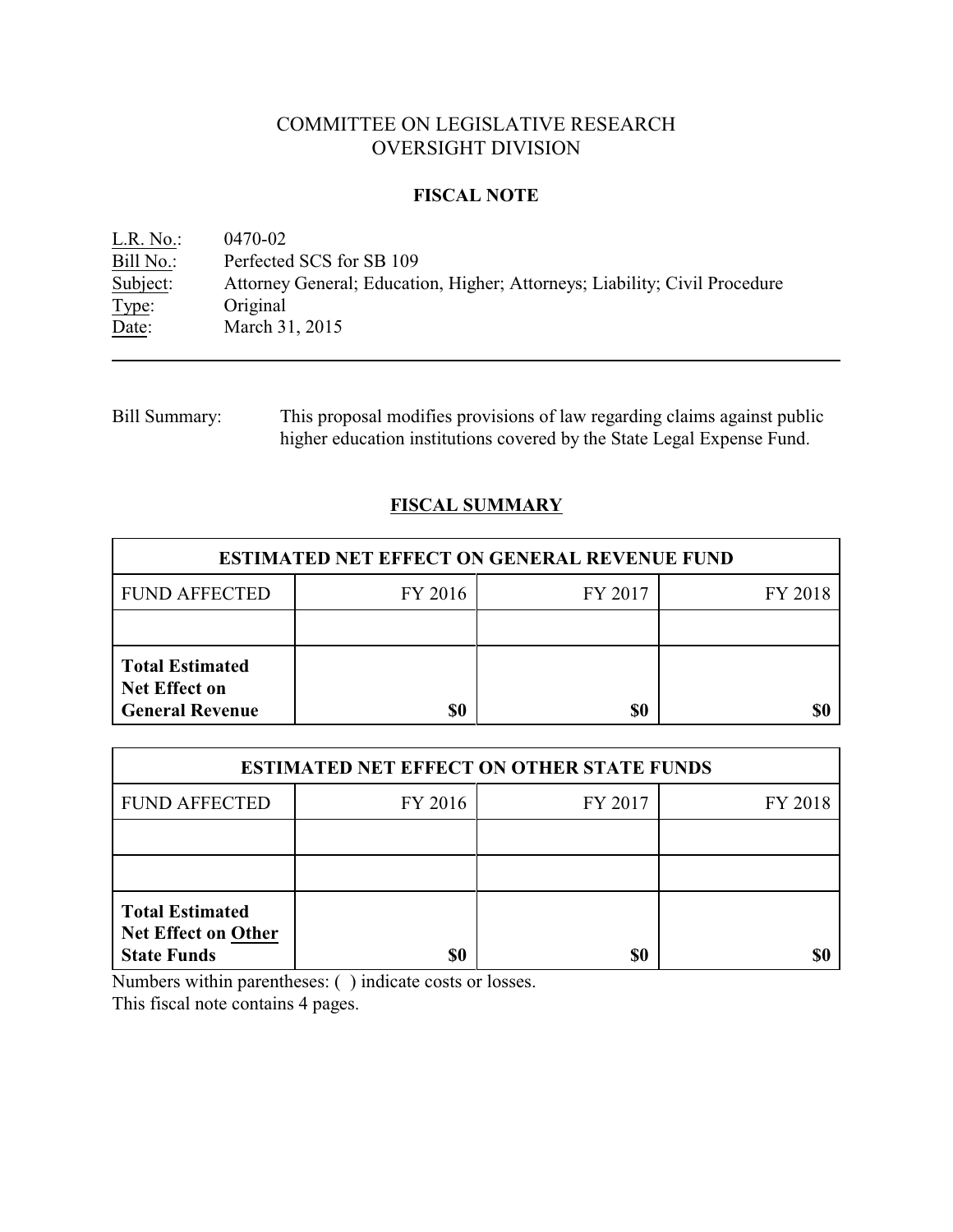L.R. No. 0470-02 Bill No. Perfected SCS for SB 109 Page 2 of 4 March 31, 2015

| <b>ESTIMATED NET EFFECT ON FEDERAL FUNDS</b>                        |         |         |         |  |
|---------------------------------------------------------------------|---------|---------|---------|--|
| <b>FUND AFFECTED</b>                                                | FY 2016 | FY 2017 | FY 2018 |  |
|                                                                     |         |         |         |  |
|                                                                     |         |         |         |  |
| <b>Total Estimated</b><br>Net Effect on All<br><b>Federal Funds</b> | \$0     | \$0     |         |  |

| <b>ESTIMATED NET EFFECT ON FULL TIME EQUIVALENT (FTE)</b>    |         |         |         |  |
|--------------------------------------------------------------|---------|---------|---------|--|
| <b>FUND AFFECTED</b>                                         | FY 2016 | FY 2017 | FY 2018 |  |
|                                                              |         |         |         |  |
|                                                              |         |         |         |  |
| <b>Total Estimated</b><br><b>Net Effect on</b><br><b>FTE</b> |         |         |         |  |

 $\Box$  Estimated Net Effect (expenditures or reduced revenues) expected to exceed \$100,000 in any of the three fiscal years after implementation of the act.

| <b>ESTIMATED NET EFFECT ON LOCAL FUNDS</b> |         |         |         |  |
|--------------------------------------------|---------|---------|---------|--|
| <b>FUND AFFECTED</b>                       | FY 2016 | FY 2017 | FY 2018 |  |
| <b>Local Government</b>                    | \$0     | \$0     | \$0     |  |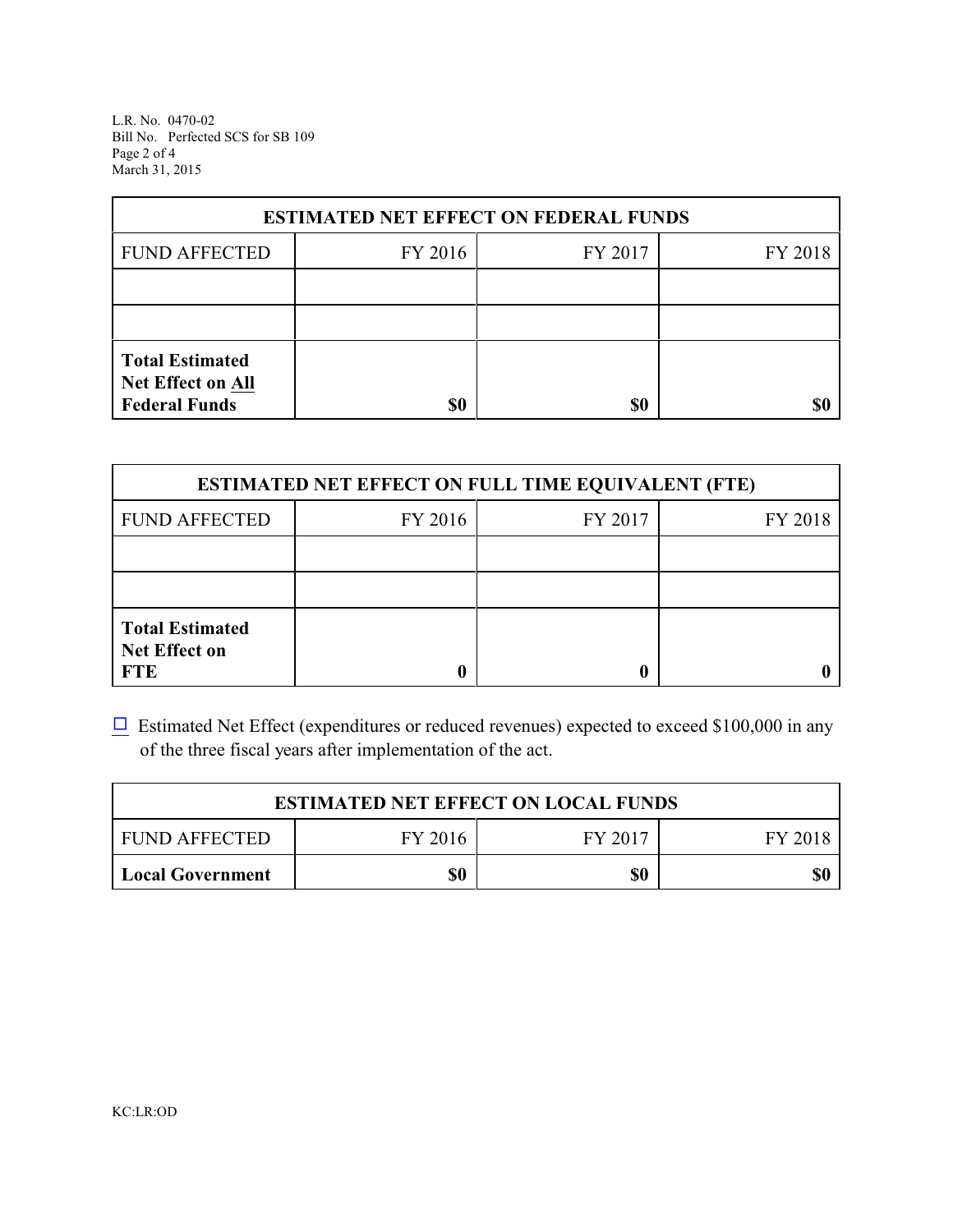L.R. No. 0470-02 Bill No. Perfected SCS for SB 109 Page 3 of 4 March 31, 2015

## **FISCAL ANALYSIS**

### ASSUMPTION

Officials from the **Attorney General's Office** assume any potential cost arising from this proposal can be absorbed with existing resources.

Officials from the **Office of Administration** assume this proposed legislation requires legal counsel of public institutions which award bacculaureate degrees to obtain settlement authority from the Attorney General (AG) before entering into settlement negotiations for any claim to paid by the state legal expense fund. If the Attorney General refuses to approve a settlement offer then the AG may, at the request of a public institution, assume all responsibility of the investigation, defense, negotiation, and compromise of the claim.

Under current law, institutions have the incentive to settle claims that are paid by the legal expense fund to avoid legal defense costs that are born by the institution.

The amount of the potential savings resulting from this legislation cannot be reasonably estimated as there is no readily available information that could assist in forming a rational basis for estimating savings.

In response to a previous version, officials from the **Department of Higher Education**, the **State Technical College of Missouri**, **Lincoln University**, **Missouri State University** and the **University of Central Missouri** each assumed the proposal will have no fiscal impact on their respective organizations.

**Oversight** assumes the Attorney General's Office would maintain a reasonable position regarding claim settlements therefore resulting in no fiscal impact to the State or colleges and universities.

|                                         | <u>\$0</u>                    | <u>\$0</u> | <u>\$0</u> |
|-----------------------------------------|-------------------------------|------------|------------|
| <b>FISCAL IMPACT - State Government</b> | FY 2016<br>$(10 \text{ Mo.})$ | FY 2017    | FY 2018    |